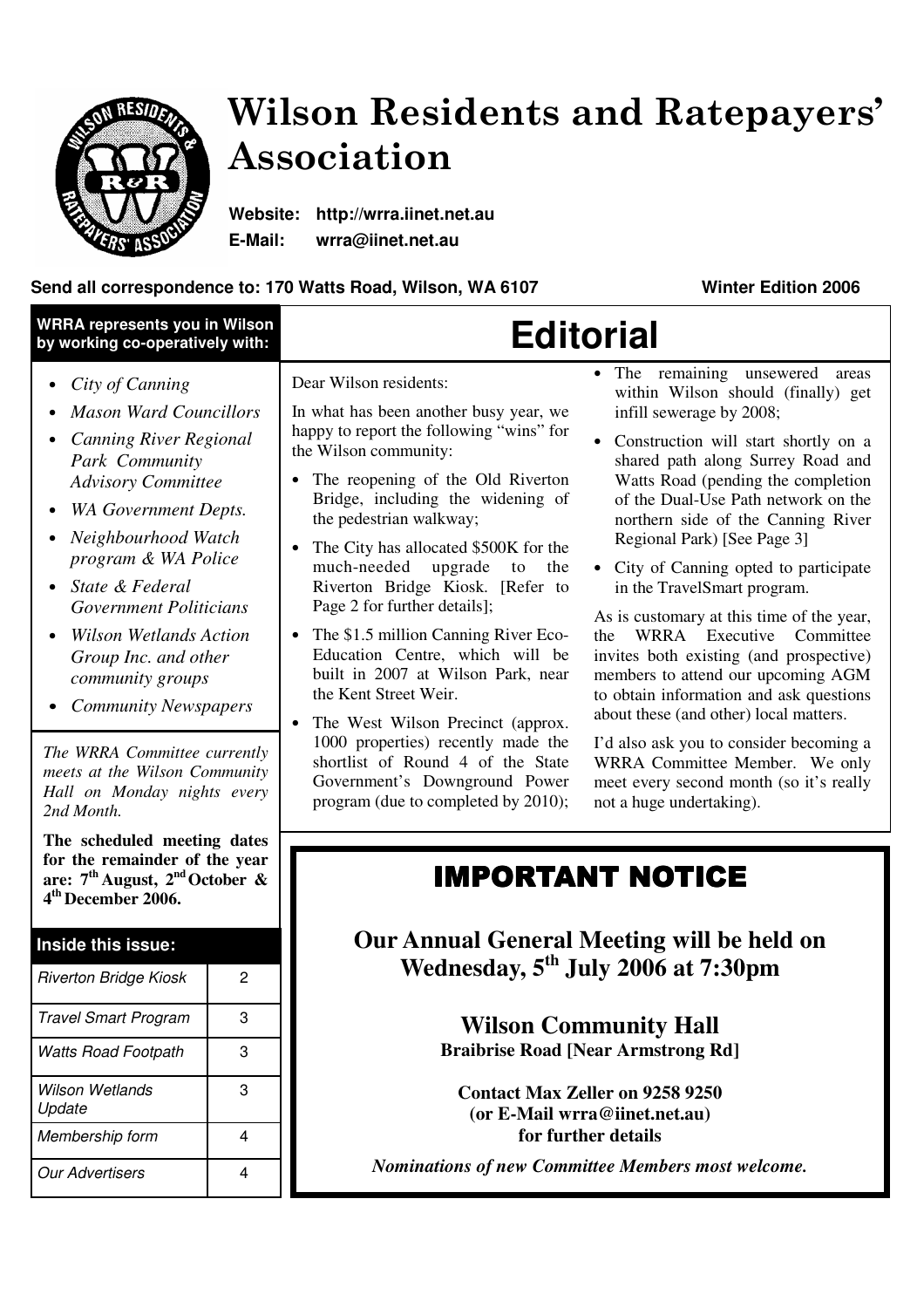## RIVERTON BRIDGE KI

As residents are no doubt aware, for some time now the City of Canning has been planning an upgrade of the kiosk and public amenities at the Riverton Jetty Park. At the Council Meeting of 28 March 2006, a Draft Business Plan with site plans and drawings was presented. Much emphasis has been placed upon consultation with interested organisations and the public generally. **WRRA** representatives attended the first Public Information Session on 20 April.

The City is proposing to spend some \$500,000 to rebuild the old 1960's kiosk to include an enclosed café area, incorporating educational display facilities and an outlet for local arts and crafts. The playground will also be upgraded. A floating landing facility near to the bridge is also proposed from which tourist and educational river tours can be conducted to promote the environmental and historical heritage of the Canning River locally. The improved facilities will target both local residents and tourists, as well as, raising awareness and promoting the local wetlands and sanctuary walks within the Canning River Regional Park.



#### **Foreshore Restoration urgently required**

The public submission period closed on Monday 28 May after extensive local publicity. Following consideration of submissions received, the City plans to seek approval from the Swan River Trust and Dept. of Planning & Infrastructure by March 2007 with tenders for the works closing in June 2007. Construction is due to be completed by March 2008.

**WRRA** made a submission on behalf of its members, based on feedback, we have received (to date) on the proposal, which was first presented at our last AGM.

In general, **WRRA** is supportive of proposal to upgrade the Kiosk (as it will improve local amenities) and it should lead to extended opening hours, particularly over the Winter period.

**WRRA** believes that the needs of current users including pensioners, cyclists, canoeists and walkers needs to be given significantly more emphasis.



**WRRA, however, strongly objects to the proposal to establish a floating jetty** as we believe it will place too much stress on the fragile local environment, as well as, adding to the social pressure to what is essentially a very small park. Presently the passage of motorised river traffic beyond Shelley Bridge is severely restricted and **WRRA** does not support the lifting of restrictions to accommodate further commercial boating traffic as the risk is simply too great (in our view) given the fragile nature of the islands upstream from the Riverton Bridge. As part of our submission, we also suggested alternative locations for proposed boat landing facilities.

**WRRA** also questioned the financial aspects of the business plan and we will be seeking assurances from the City to ensure affordable pricing is maintained (as this is the major concern for most local residents)

We also expressed concerns over the related traffic issues and will continue to lobby the City officials for a safer pedestrian crossing across Fern Road to link to the proposed CRRP dual-use path on the northern side of the Canning River Regional Park.

A copy of the WRRA's submission is published on our website. City Officials will be attending our AGM (at our request) to answer any related questions.

### **OSK** By Lester Durbin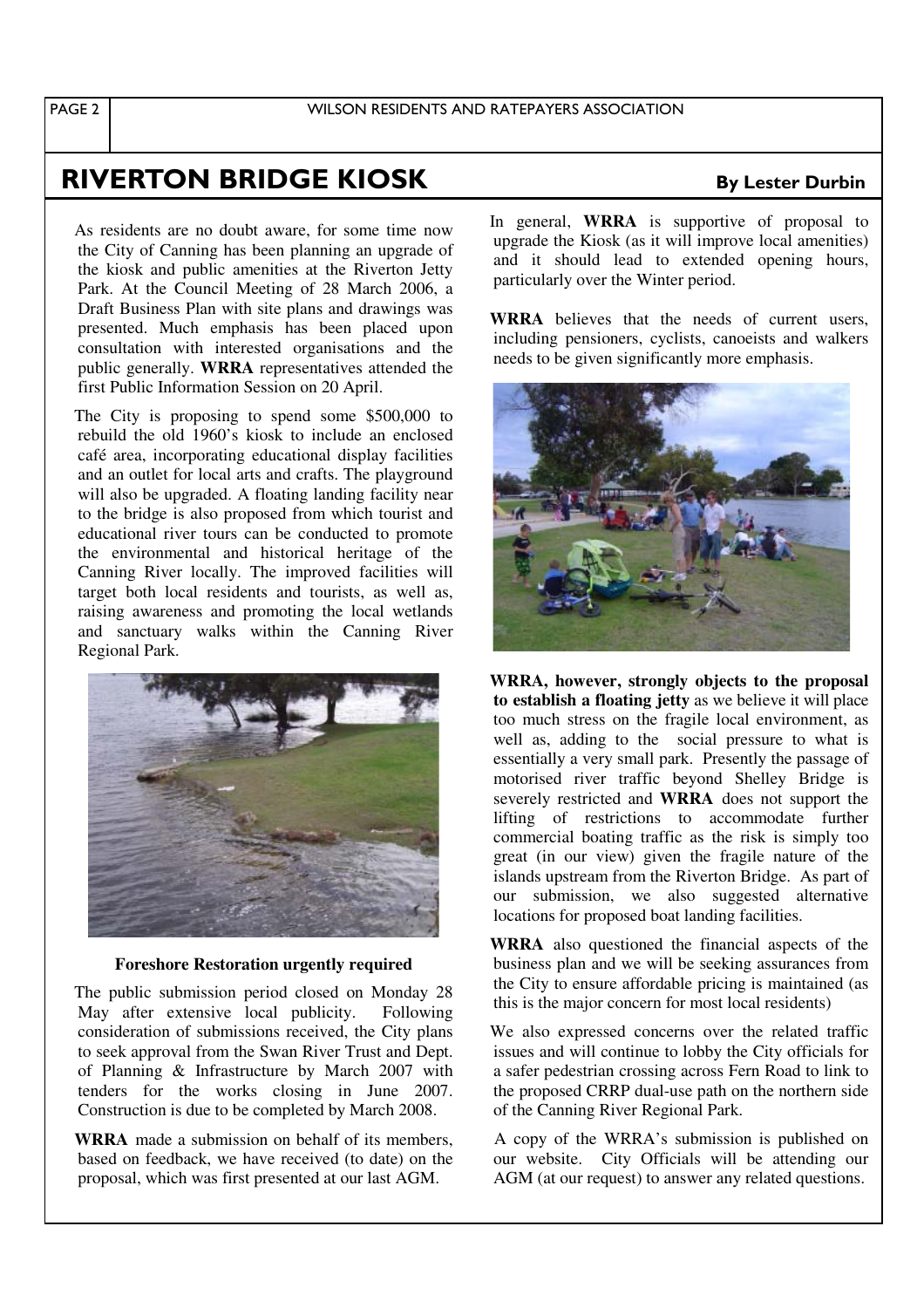#### **TRAVEL SMAR**  $\mathbf T$  By

*The Canning City Council, in association with the Stat e Government, is urging residents and ratepayers to reduce vehicle use to overcome traffic noise problems and congestion, air pollution and increasing gas emissions.*

TravelSmart is aimed especially at getting us citizens to walk more, to use bicycles and to patronise TransPerth Public Transport services.

You may have already received a letter on **"Reducing traffic levels in your neighbourhood".** This is followed up by a telephone survey and further literature.

If you have any concerns regarding bus services in Wilson, please state them. For example, I complained

about the reduced night bus services into Perth and their ending at 10:20pm from the City along Albany Highway. A more frequent and later service would mean I would not need to drive my car into Perth for evening functions.

[On a related issue, at a recent meeting with Ben Wyatt (our new Local MP), WRRA representatives asked for serious consideration to be given to providing City Worker buses for the Wilson area (as per Riverton) connecting to the future Train Stations at either Leach Highway or Canning Bridge][Editor]

This issue is not just a local one, it's global. Sir Ghillean Prance, Scientific Director of the Eden Project in Cornwall, England, spoke

earlier this year at a public forum in England.

**By Paul Duncan** 

"Every small personal action also helps, and fortunately today the concerned carer for creation has much available information about environmentally sound behaviour. This should include, perhaps most importantly, an audit of our use of energy. Do you use public transport wherever possible, walk or cycle for short trips, use low energy light bulbs, or increase the insulation of your home … ? Recycling of waste products and the purchase of things made from recycled materials is another way of being a good steward of creation" [From "Our Work", CSC]

Paul Duncan Public Transport Portfolio

### **WATTS ROAD FOOTPATH**  $_{\text{B}_{\text{y}}}$

#### *Community Petition reaps results.*

WRRA is pleased to report that the City have agreed to construct a shared path along the entire length of Watts Road and the northern stretch of Surrey Road connecting to Fern Road to ensure the safety of local residents walking to and from the Riverton Bridge kiosk / park and bus stops along Fern Road.

WRRA has made it clear to officals from the City / CALM / State Government that we don't see this path as an alternative route to a Dual-Use Path along the northern boundary of the Canning River Regional Park, connecting Riverton Bridge to Castledare, hence we'll continue to lobby for changes to the CRRP Management Plan for this end (with the City's support).

## **WILSON WETLANDS UPDATE**

*The Wilson Wetlands Action Group is holding an Arbor Day 2006 event between Monday the 12 th and Friday 16 th of June at Castledare in Wilson.*

Planting will commence at 10.00am and continue until 2:00pm.

Work on this site has been supported by WWAG, Swan Alcoa Landcare Program, City of Canning, CALM, Conservation Volunteers Australia and the Two Rivers Catchment Group.

WWAG is seeking assistance from any interested residents and students.

This is a great opportunity for children to learn more about local projects, how they can look after our environment and what can cause harm to our river systems.

You are welcome to come for any length of time and at any time during the hours given.

#### y Russell Gorton

**By Max Zeller** 

Please bring a hat, raincoat and enclosed footwear.

Some tools will be provided, however, BYO trowels would be appreciated!

**Please note:** Children under 5 are not covered by indemnity insurance.

Contact Wilson Wetlands Action Group Inc. on 92587301 for further information.

#### PAGE 3